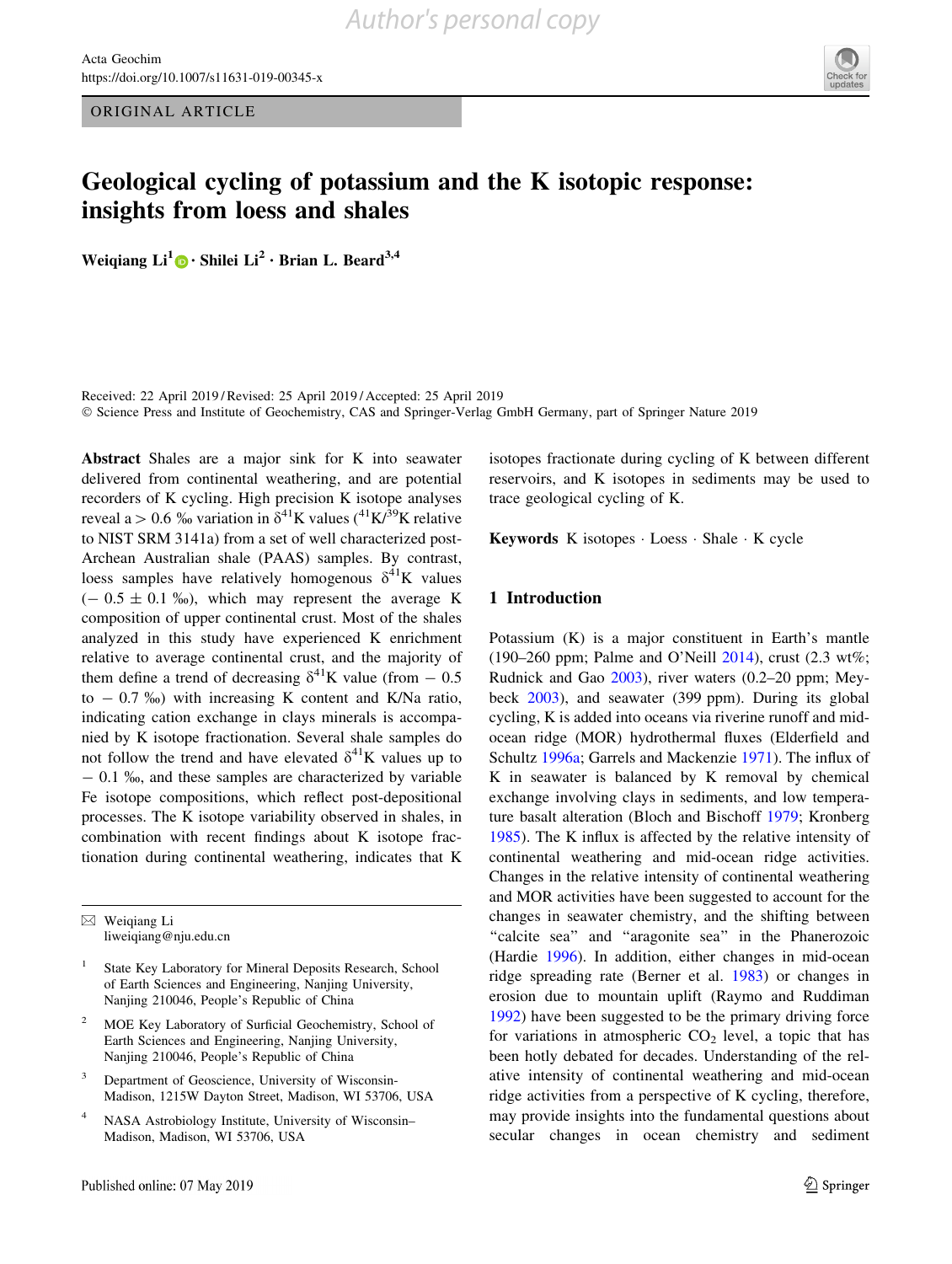mineralogy, as well as atmospheric  $CO<sub>2</sub>$  levels in geological history.

Potassium has three naturally occurring isotopes, which are  $^{39}K$  (93.258%),  $^{40}K$  (0.012%, radioactive, half-life 1.248 billion years), and <sup>41</sup>K (6.730%). The precisions of  ${}^{41}K/{}^{39}K$  ratio measurements in earlier studies using TIMS and SIMS techniques were not sufficient to resolve the sub per mil level K isotope differences between most terrestrial samples (Humayun and Clayton [1995](#page-8-0)). Recently, advances in multi-collector inductively coupled plasma mass spectrometry (MC-ICP-MS) has led to significant improvements in precision of  ${}^{41}K/{}^{39}K$  ratio measurements (Li et al. [2016;](#page-8-0) Morgan et al. [2018](#page-8-0); Wang and Jacobse[n2016](#page-8-0)). Indeed, the  ${}^{41}K/{}^{39}K$  ratio can be can be routinely measured to a precision of better than  $0.1 \%$  (Chen et al.  $2019$ ; Hu et al. [2018](#page-8-0); Xu et al. [2019](#page-8-0)). Subsequently, significant K isotope fractionation effects have been observed during biological processes (Li [2017\)](#page-8-0), K-salts precipitation (Li et al. [2017](#page-8-0)), and continental weathering (Li et al. [2019](#page-8-0)). One of the remarkable discoveries with the improved analytical precision is that modern seawater has a  ${}^{41}K/{}^{39}K$ ratio that is about 0.6 ‰ higher than igneous rocks (Li et al. [2016;](#page-8-0) Wang and Jacobsen [2016](#page-8-0)). The cause of such isotopic contrast, however, is not known yet. Here we report new K isotope data for a range of well-characterized loess and shale samples to better understand the origin of the K isotope difference between seawater and igneous rocks, and to explore the potential of K isotope geochemistry for tracing global K cycling.

## 2 Materials and methods

### 2.1 Samples and preparation

Most of the shale and loess samples analyzed in this study were originally collected to characterize the composition of upper continental crust (Nance and Taylor [1976](#page-8-0); Taylor et al. [1983\)](#page-8-0). Specifically, the shale samples were used to define the post Archean Australian shale (PAAS) composite for rare earth element concentrations. All of the shale samples are from areas of unmetamorphosed regions extending back into the Proterozoic, and these samples are from deep drill cores and thus were not subject to surface weathering and leaching like samples from outcrops (Nance and Taylor [1976\)](#page-8-0). Also analyzed were three USGS rock standards that included modern marine mud (MAG-1) and two shales (SCo-1 and SGR-1; Flanagan [1976\)](#page-8-0). Loess samples analyzed in this study are from Germany, New Zealand and United States, which were originally collected and studied by Taylor et al. [\(1983](#page-8-0)). Detailed Fe isotope analyses by Beard et al. ([2003\)](#page-8-0) have been reported on these shale and loess samples, and these results are used to aid in interpreting the K isotope data. Chemical and Fe isotope compositions of the loess and shale samples are provided in Table [1](#page-2-0).

Sample preparation was undertaken at Nanjing University, where all chemical procedures were performed in a clean room (class 1000) with laminar flow hoods (class 100) and HEPA filtered air. Deionized (18.2  $\text{M}\Omega$ ) water, Teflon-coated hot plates, Teflon beakers, double distilled reagents were used throughout the experiments; other labwares, such as centrifuge tubes and pipette tips, were soaked in 6 M HCl overnight and rinsed using deionized water before usage. Silicate powders were dissolved using a standard HF-HNO<sub>3</sub> digestion procedure at 130 °C. An aliquot of the dissolved sample, which typically contained 50–200 lg of K, was converted into nitrate salts by repeatedly drying and re-dissolution in  $50-100 \mu L$  concentrated HNO<sub>3</sub>. The sample was subsequently dried and dissolved in  $0.5$  mL  $1.5$  M HNO<sub>3</sub>, and ready for chemical purification using ion exchange chromatography.

Separation of K from matrix elements followed a twostage ion exchange protocol that has been described in Li et al. [\(2016](#page-8-0)). A dissolved sample was firstly loaded on to a first-stage column that contained 1 mL wet volume (in deionized water, gravity packing) of 100–200 mesh BioRad<sup>®</sup> AG50W-x12 resin and eluted using 1.5 M HNO<sub>3</sub>. Effective separation of K from Na, Al and Ca was achieved using the first stage column, but a proportion of Ti and all of Mg was also collected with K. The K-bearing solution collected from the first stage column was dried and re-dissolved in a weak  $HNO<sub>3</sub>$ -HF acid that contained 0.2 M  $HNO<sub>3</sub>$  and 0.05 M HF, and loaded onto the second stage column that contained 0.4 mL wet volume of 100–200 mesh BioRad AG50 W-x8 resin, and was pre-conditioned with the weak  $HNO<sub>3</sub>-HF$  acid. Ti<sup>4+</sup> form ion-complex with F<sup>-</sup> and was effectively washed off the cation exchange resin during elution with the weak  $HNO<sub>3</sub>-HF$  acid. Following that, a  $0.5$  M HNO<sub>3</sub> was used to effectively separate K from Mg and the remaining vestiges of Na (Li et al. [2016\)](#page-8-0). Such two-stage column procedure balances between versatility, quality of separation, robustness, acid consumption, and efficiency for chemical purification of K. Potassium recovery of the method was  $99.4 \pm 2.1$  ‰ (2SD, n = 54), and the total procedural blank of K was  $3-8$  ng (n = 5), which is negligible compared with the  $> 50 \mu$ g mass of K in samples.

### 2.2 Mass spectrometry

 $^{41}$ K/ $^{39}$ K isotope ratio measurements were performed on a Micromass IsoProbe MC-ICP-MS at the University of Wisconsin-Madison, using instrument settings that have been detailed in Li et al. [\(2016](#page-8-0)). The IsoProbe MC-ICP-MS was run with a standard 1350 W forward RF power, using high purity He (flow rate: 10 mL/min) as the collision gas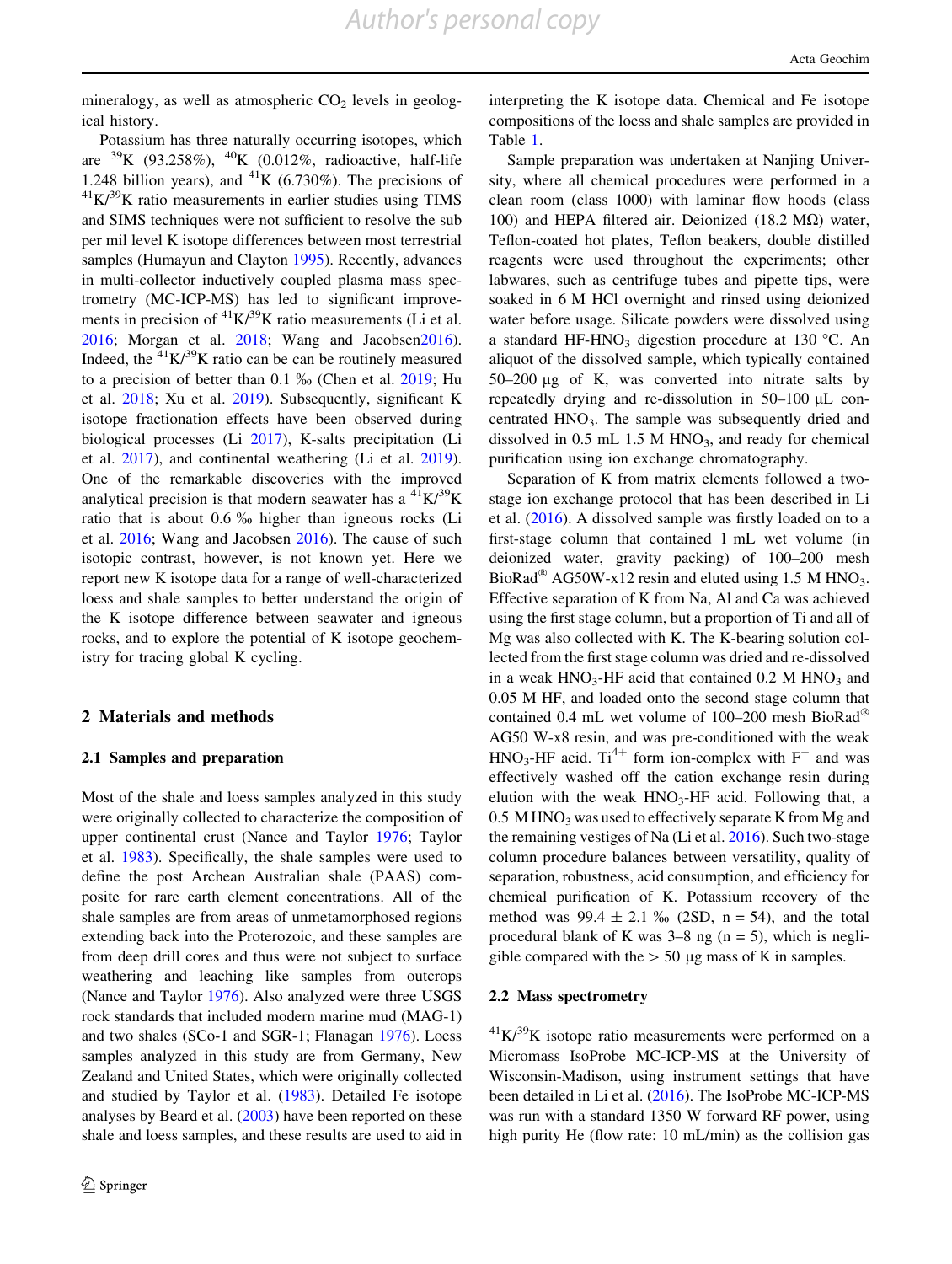| Table 1 K isotope composition, Fe isotope composition, and |                                                   |             |                                   |                |                   |                                                                    |                                       |                                      | major element concentrations of loess and shale samples |                       |                                      |                                           |                |        |                                            |                         |                                                      |
|------------------------------------------------------------|---------------------------------------------------|-------------|-----------------------------------|----------------|-------------------|--------------------------------------------------------------------|---------------------------------------|--------------------------------------|---------------------------------------------------------|-----------------------|--------------------------------------|-------------------------------------------|----------------|--------|--------------------------------------------|-------------------------|------------------------------------------------------|
| Sample <sup>a</sup>                                        | Ê<br>8 <sup>56</sup> ]<br>%0                      |             | $\mathbf{K}^{\mathrm{c}}$<br>್ಯ ಜ | $\frac{2}{8}$  | $\mathbf{u}$      | $\mathop{\rm SiO_2}\limits_{\mathop{\rm W1}\mathop{\rm W2}\limits$ | $\mathop{\rm TiO}\nolimits_2$ wt<br>% | $Al_2O_3$                            | $\text{Fe}_2\text{O}_3$ wt $\%$                         | $M_{\rm gc}^{\rm SO}$ | CaO                                  | $\frac{\text{Na}_2\text{O}}{\text{wt}\%}$ | $K_2O$ wt $\%$ | MnO    | $\frac{\text{P}_2\text{O}_5}{\text{wt}\%}$ | $\frac{\log n}{\log n}$ | $\mathop{\rm Sum}_{\mathbf{W} \mathcal{C}_\partial}$ |
| Name                                                       |                                                   | $\sup_{\%}$ |                                   |                |                   |                                                                    |                                       | $\mathsf{wt}\mathscr{O}_\mathcal{O}$ |                                                         |                       | $\mathbf{wt}\mathcal{V}_\mathcal{O}$ |                                           |                | $wt\%$ |                                            |                         |                                                      |
| Kaierstuhl Loess                                           |                                                   |             |                                   |                |                   |                                                                    |                                       |                                      |                                                         |                       |                                      |                                           |                |        |                                            |                         |                                                      |
| Ksthl-1                                                    | 0.01                                              | 0.09        | 0.43                              | 0.06           |                   | 59.90                                                              | 0.32                                  |                                      | 3.22                                                    | 3.45                  | 23.11                                | 0.84                                      | 1.27           | 0.07   |                                            |                         | 99.96                                                |
| Ksthl-2                                                    | 0.04                                              | 0.09        | 0.48                              | 0.23           | $\sim$ $\sim$     | 59.10                                                              | 0.29                                  | $7.78$<br>7.98                       | 2.94                                                    | 4.37                  | 22.90                                | 0.87                                      | 1.34           | 0.07   |                                            |                         | 99.86                                                |
| Loess Banks Peninsula                                      |                                                   |             |                                   |                |                   |                                                                    |                                       |                                      |                                                         |                       |                                      |                                           |                |        |                                            |                         |                                                      |
| $BP-1$                                                     | 0.02                                              | 0.08        | 0.57<br>$\perp$                   | 0.05           |                   | 72.70                                                              | 0.57                                  | 15.80                                | 3.30                                                    | 0.95                  | 1.54                                 | 3.27                                      | 2.39           | 0.05   |                                            |                         | 100.57                                               |
| $BP-2$                                                     | 0.02<br>$\overline{\phantom{a}}$                  | 0.06        | 0.58                              | 0.03           | a a a a a         | 74.00                                                              | 0.55                                  | 14.70                                | 3.38                                                    | 0.97                  | 147                                  | 3.05                                      | 2.31           | 0.05   |                                            |                         | 100.48                                               |
| $BP-3$                                                     | 0.05                                              | 0.05        | 0.57                              | 0.03           |                   | 72.50                                                              | 0.69                                  | 15.20                                | 3.94                                                    | 0.88                  | $\overline{127}$                     | 3.13                                      | 2.26           | 0.05   |                                            |                         | 99.93                                                |
| $BP-4$                                                     |                                                   |             | 0.54                              | 0.02           |                   | 74.00                                                              | 0.57                                  | 14.30                                | 3.44                                                    | 1.07                  | 1.27                                 | 3.43                                      | 2.42           | 0.06   |                                            |                         | 100.56                                               |
| BP-5                                                       | 0.12                                              | 0.05        | 0.54<br>$\overline{\phantom{a}}$  | 0.01           |                   | 72.50                                                              | 0.54                                  | 15.10                                | 3.21                                                    | 1.06                  | 1.58                                 | 3.55                                      | 2.47           | 0.05   |                                            |                         | 100.06                                               |
| Kansas-Iowa Loess                                          |                                                   |             |                                   |                |                   |                                                                    |                                       |                                      |                                                         |                       |                                      |                                           |                |        |                                            |                         |                                                      |
| $CY-4a-A$                                                  | 0.07                                              | 0.10        | 0.45<br>$\perp$                   | 0.05           |                   | 80.40                                                              | 0.64                                  | 10.50                                | 2.58                                                    | 0.86                  | 1.12                                 | 1.58                                      | 2.53           | 0.04   |                                            |                         | 100.25                                               |
| $CY-4a-B$                                                  | 0.07                                              | 0.06        | 0.43                              | 0.01           | a a a a           | 80.80                                                              | 0.63                                  | 10.60                                | 2.64                                                    | 0.95                  | 1.09                                 | 1.60                                      | 2.57           | 0.05   |                                            |                         | 100.93                                               |
| $CY-4a-C$                                                  | 0.10                                              | 0.08        | 0.47                              | 0.02           |                   | 79.90                                                              | 0.71                                  | 10.70                                | 2.54                                                    | 0.88                  | 1.23                                 | 1.68                                      | 2.62           | 0.04   |                                            |                         | 100.31                                               |
| Iowa                                                       | $0.08\,$<br>$\begin{array}{c} \hline \end{array}$ | 0.10        | 0.46<br>$\overline{\phantom{a}}$  | 0.20           |                   | 79.50                                                              | 0.69                                  | 11.40                                | 3.01                                                    | $1.01$                | 0.85                                 | 1.45                                      | 2.18           | 0.00   |                                            |                         | 100.09                                               |
| Amadeus Basin Shale                                        |                                                   |             |                                   |                |                   |                                                                    |                                       |                                      |                                                         |                       |                                      |                                           |                |        |                                            |                         |                                                      |
| AO6                                                        | 0.03                                              | 0.02        | 0.34                              | 0.15           |                   | 61.13                                                              | 0.65                                  | 14.54                                | 5.80                                                    | 3.48                  | 2.45                                 | 0.93                                      | 4.34           | 0.12   | 0.06                                       | 6.24                    | 99.74                                                |
| AO7                                                        | 0.28<br>$\mathbf{I}$                              | 0.10        | 0.61                              | 0.12           |                   | 61.75                                                              | 0.72                                  | 14.50                                | 7.81                                                    | 2.60                  | 1.22                                 | 0.80                                      | 4.24           | 0.12   | 0.05                                       | 6.66                    | 100.47                                               |
| AO <sub>8</sub>                                            |                                                   |             | 0.66                              | $\overline{0}$ |                   | $70.00$                                                            | 0.71                                  | 13.20                                | 5.31                                                    | 1.52                  | 0.32                                 | 0.93                                      | 3.34           | 0.02   | 0.10                                       | 4.71                    | 100.16                                               |
| AO9                                                        | 0.01                                              | 0.10        | 0.64                              | 0.02           | 2 2 2 2 2 2       | 65.83                                                              | 0.72                                  | 14.57                                | 6.79                                                    | 2.29                  | 0.40                                 | 0.98                                      | 3.66           | 0.11   | 0.08                                       | 4.81                    | 100.24                                               |
| AO10                                                       | 0.10                                              | 0.04        | 0.65                              | 0.12           |                   | 62.97                                                              | 0.80                                  | 15.84                                | 7.08                                                    | 1.92                  | 0.25                                 | 0.94                                      | 4.16           | 0.08   | 0.11                                       | 5.57                    | 99.72                                                |
| AO12                                                       | 0.39                                              | $0.07\,$    | 0.08<br>$\perp$                   | 0.10           |                   | 56.56                                                              | 0.79                                  | 20.66                                | 5.75                                                    | 3.13                  | 0.13                                 | 0.82                                      | 8.41           | 0.02   | 0.05                                       | 3.86                    | 100.18                                               |
| Mt. Isa Group Shale                                        |                                                   |             |                                   |                |                   |                                                                    |                                       |                                      |                                                         |                       |                                      |                                           |                |        |                                            |                         |                                                      |
| $M-1$                                                      | 0.15                                              | 0.06        | 0.38                              | 0.17           | 4                 | $70.97$                                                            | 0.45                                  | 13.84                                | 4.20                                                    | 2.46                  | 0.34                                 | 1.13                                      | 3.60           | 0.04   | 0.21                                       | 3.38                    | 100.62                                               |
| M112                                                       | 0.01                                              | 0.05        | 0.35                              | 0.13           | $\sim$            | 56.15                                                              | 0.26                                  | 6.91                                 | 2.05                                                    | 4.92                  | 12.06                                | 3.38                                      | 0.75           | 0.35   | 0.14                                       | 13.90                   | 100.87                                               |
| M14                                                        | 0.09                                              | 0.04        | $-0.55$                           | 0.08           | $\sim$ $\sim$     | 69.80                                                              | 64.0                                  | 13.33                                | 3.98                                                    | 1.48                  | 0.80                                 | 1.70                                      | 2.88           | 0.06   | 0.18                                       | 5.70                    | 100.40                                               |
| MI <sub>5</sub>                                            | 0.02<br>$\mathbf{I}$                              | 0.10        | 0.44                              | 0.10           |                   | 65.86                                                              | 0.75                                  | 14.70                                | 6.51                                                    | 2.46                  | 0.48                                 | 0.40                                      | 3.69           | 0.04   | 0.30                                       | 4.29                    | 99.48                                                |
| Canning Basin Shale                                        |                                                   |             |                                   |                |                   |                                                                    |                                       |                                      |                                                         |                       |                                      |                                           |                |        |                                            |                         |                                                      |
| PL1                                                        | 0.01                                              | 0.08        | 0.48                              | 0.05           | $\mathcal{L}$     | 63.51                                                              | 0.73                                  | 18.76                                | 5.81                                                    | 1.53                  | 0.37                                 | 0.17                                      | 4.09           | 0.04   | 0.08                                       | 4.34                    | 99.43                                                |
| $PL-6$                                                     | 0.00                                              | 0.07        | 0.59<br>$\mathbf{I}$              | 0.01           | $\sim$            | 61.08                                                              | 0.68                                  | 15.67                                | 4.93                                                    | 1.86                  | 4.73                                 | 0.43                                      | 3.47           | 0.05   | 0.10                                       | 7.31                    | 100.31                                               |
| Perth Basin Shale                                          |                                                   |             |                                   |                |                   |                                                                    |                                       |                                      |                                                         |                       |                                      |                                           |                |        |                                            |                         |                                                      |
| PW4                                                        | 0.01                                              | 0.04        | 0.56                              | 0.01           | $\sim$            | 57.86                                                              | 0.99                                  | 22.46                                | 7.89                                                    | 1.80                  | 0.40                                 | 0.90                                      | 3.99           | 0.08   | 0.19                                       | 4.05                    | 100.61                                               |
| $PW-5$                                                     | 0.03                                              | 0.06        | 0.60                              | 0.05           | $\alpha$ $\alpha$ | 55.34                                                              | 0.96                                  | 22.08                                | 8.82                                                    | 1.68                  | 0.53                                 | $0.88\,$                                  | 3.20           | 0.15   | 0.21                                       | 5.50                    | 99.35                                                |
| $PW-7$                                                     | 0.21                                              | 0.00        | 0.60<br>$\overline{1}$            | 0.14           |                   | 59.56                                                              | 0.91                                  | 19.17                                | 10.41                                                   | 1.99                  | 0.53                                 | 1.68                                      | 2.69           | 0.11   | 0.15                                       | 3.58                    | 100.78                                               |
| State Circle Shale                                         |                                                   |             |                                   |                |                   |                                                                    |                                       |                                      |                                                         |                       |                                      |                                           |                |        |                                            |                         |                                                      |
| SCI                                                        | 0.04<br>$\overline{\phantom{a}}$                  | 0.10        | $-0.63$                           | 0.06           | $\mathcal{L}$     | 65.07                                                              | 0.70                                  | 16.34                                | 6.55                                                    | 2.77                  | 0.24                                 | 0.46                                      | 4.01           | 0.41   | 0.14                                       | 3.20                    | 99.89                                                |

<span id="page-2-0"></span>Acta Geochim

*Author's personal copy*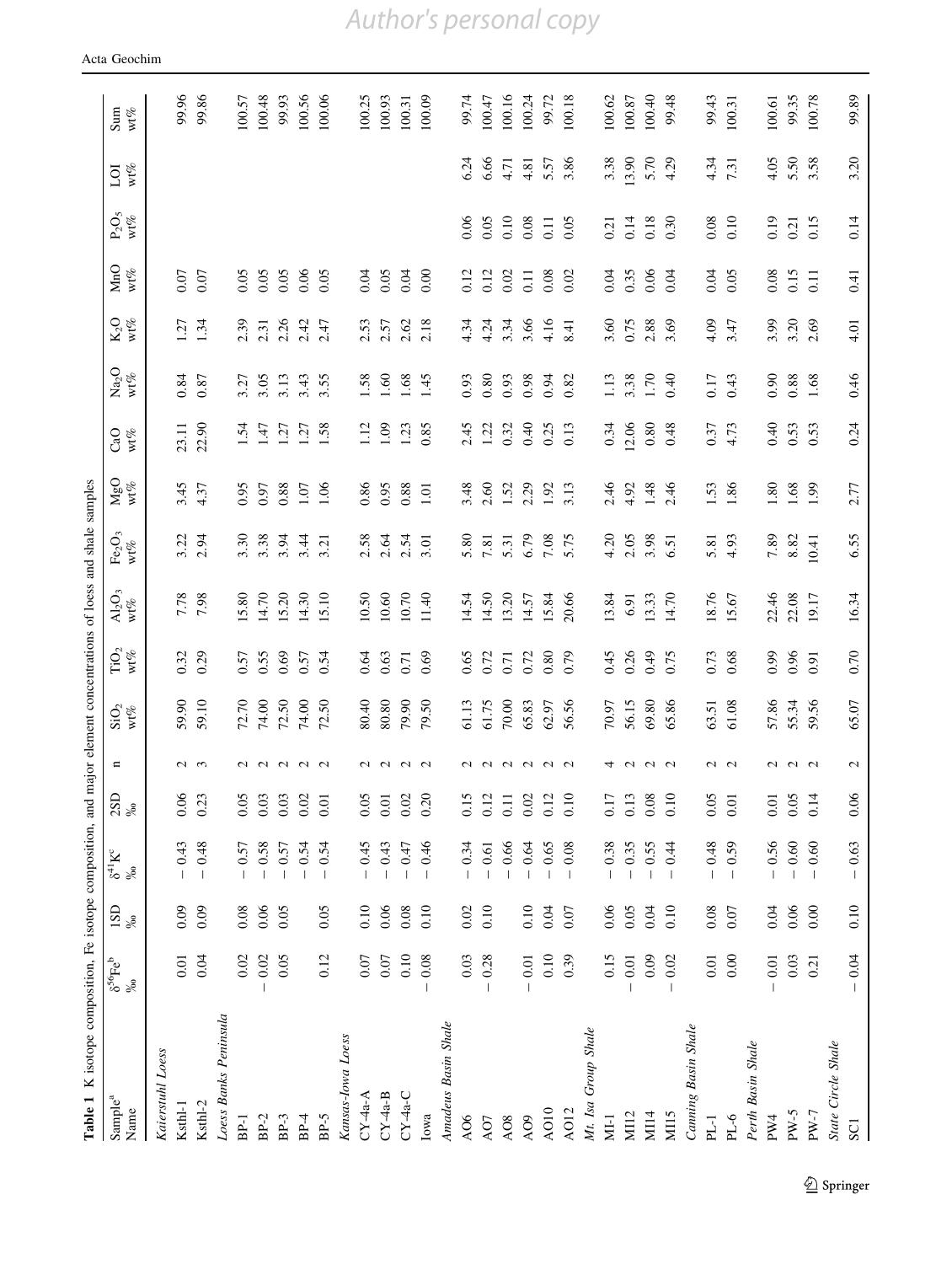| Table 1 continued                                                       |                                 |            |                        |                 |                  |                                                          |                                |                                                           |                                                      |                                |                                      |                             |                                      |                                             |                                            |                          |                                             |
|-------------------------------------------------------------------------|---------------------------------|------------|------------------------|-----------------|------------------|----------------------------------------------------------|--------------------------------|-----------------------------------------------------------|------------------------------------------------------|--------------------------------|--------------------------------------|-----------------------------|--------------------------------------|---------------------------------------------|--------------------------------------------|--------------------------|---------------------------------------------|
| Sample <sup>a</sup><br>Name                                             | $\delta^{56} \text{Fe}^b$<br>≫ం | 1SD<br>್ದೆ | $\delta^{41}K^c$<br>≫ం | $\frac{2SD}{%}$ | n                | $\mathop{\rm SiO_2}\limits_{\mathop{\rm W1}\nolimits\%}$ | ${\rm TiO_2} \over {\rm wt\%}$ | $\frac{\text{Al}_2\text{O}_3}{\text{wt}\%}$               | $\mathrm{Fe_{2}O_{3}}$<br>$\mathsf{wt}\mathscr{C}_o$ | $MgO$<br>wt%                   | CaO<br>$\mathbf{wt}\mathcal{D}$      | Na <sub>2</sub> O<br>$wt\%$ | wt%<br>$K2$ O                        | MnO<br>wt%                                  | $\frac{\text{P}_2\text{O}_5}{\text{Wt\%}}$ | wt%<br>ğ                 | Sum<br>$\mathsf{wt}\mathscr{C}_\mathcal{O}$ |
| SC <sub>2</sub>                                                         | $-0.02$                         | 0.06       | $-0.67$                | 0.08            |                  | 65.34                                                    | 0.71                           | 16.50                                                     |                                                      |                                |                                      | 0.36                        | 4.23                                 | 0.25                                        |                                            | 3.18                     | 99.83                                       |
| SC3                                                                     |                                 |            | $-0.65$                | 0.03            | $\mathrel{\sim}$ | 67.03<br>64.65<br>65.34<br>65.58                         | 0.68                           | 15.32                                                     | $6.35$<br>$6.51$<br>$6.52$<br>$7.17$<br>$7.32$       | 3.67<br>2.67 3.88<br>2.67 3.63 | 0.21<br>0.21<br>0.21<br>0.21<br>0.21 | 0.45                        | 3.69                                 |                                             | 0.15<br>0.16<br>0.16<br>0.14<br>0.14       |                          | 100.20                                      |
| SC <sub>4</sub>                                                         | $-0.04$                         | 0.04       | $-0.63$                | $\Xi$           | $\mathbf{\sim}$  |                                                          | 0.70                           |                                                           |                                                      |                                |                                      | 0.30                        |                                      |                                             |                                            |                          |                                             |
| SC5                                                                     | 0.02                            | 0.07       | 0.69                   | 0.07            | $\mathbf{\sim}$  |                                                          | 0.72                           | 16.52<br>17.00<br>16.16<br>16.51                          |                                                      |                                |                                      | 0.25                        | $4.16$<br>$4.45$<br>$4.85$<br>$4.09$ | 0.39<br>0.40<br>0.20<br>0.22                |                                            | 3.03<br>3.3.36<br>3.3.12 | 99.74<br>100.31<br>100.41                   |
| SC7                                                                     | $\overline{0.01}$               | 0.09       | $-0.68$                | 0.06            | $\mathbf{\sim}$  |                                                          | 0.69                           |                                                           |                                                      |                                |                                      |                             |                                      |                                             |                                            |                          |                                             |
| SC <sub>8</sub>                                                         |                                 |            | 0.64                   | 0.04            | N                |                                                          | 0.72                           |                                                           |                                                      |                                |                                      | 0.64                        |                                      |                                             |                                            |                          | 100.18                                      |
| Green River shale                                                       |                                 |            |                        |                 |                  |                                                          |                                |                                                           |                                                      |                                |                                      |                             |                                      |                                             |                                            |                          |                                             |
| SGR-1                                                                   | $-0.34$                         | 0.15       | $-0.36$                | 0.19            | 3                | 28.29                                                    | 0.35                           | 7.24                                                      | 3.20                                                 | 4.50                           | 8.87                                 | 2.66                        | 1.71                                 | 0.04                                        | 0.29                                       |                          |                                             |
| Modern marine mud                                                       |                                 |            |                        |                 |                  |                                                          |                                |                                                           |                                                      |                                |                                      |                             |                                      |                                             |                                            |                          |                                             |
| MAG-1                                                                   | $-0.04$                         | 0.07       | $-0.57$                | 0.06            | $\mathcal{C}$    | 50.87                                                    | 0.75                           | 16.77                                                     | 7.09                                                 | 2.83                           | 1.41                                 | 3.43                        | 3.57                                 | 0.11                                        | 0.17                                       |                          |                                             |
| Cody shale                                                              |                                 |            |                        |                 |                  |                                                          |                                |                                                           |                                                      |                                |                                      |                             |                                      |                                             |                                            |                          |                                             |
| SCO-1                                                                   |                                 |            | $-0.41$                | 0.17            |                  |                                                          | 0.83                           | 13.40                                                     |                                                      |                                |                                      | 0.97                        |                                      |                                             |                                            |                          |                                             |
| Upper continental<br>crust                                              | 0.00                            |            |                        |                 |                  | 61.84<br>66.62                                           | 0.64                           | 15.40                                                     | 3.83<br>5.04                                         | $2.69$<br>$2.48$               | 2.68<br>3.59                         | 3.27                        | $2.80$<br>$2.80$                     | $\begin{array}{c} 0.05 \\ 0.10 \end{array}$ | 0.15                                       |                          |                                             |
| <sup>a</sup> Description and elemental data of loess and shales samples |                                 |            |                        |                 |                  |                                                          |                                | are from Taylor et al. (1983) and Nance and Taylor (1976) |                                                      |                                |                                      |                             |                                      |                                             |                                            |                          |                                             |

*Author's personal copy*

bFe isotope data of loess and shale samples are from Beard et al. ([2003\)](#page-8-0)

 $\rm ^{b}Fe$  isotope data of loess and shale samples are from Beard et al. (2003)  $\rm ^{c}K$  isotope data are from this study

cK isotope data are from this study

Acta Geochim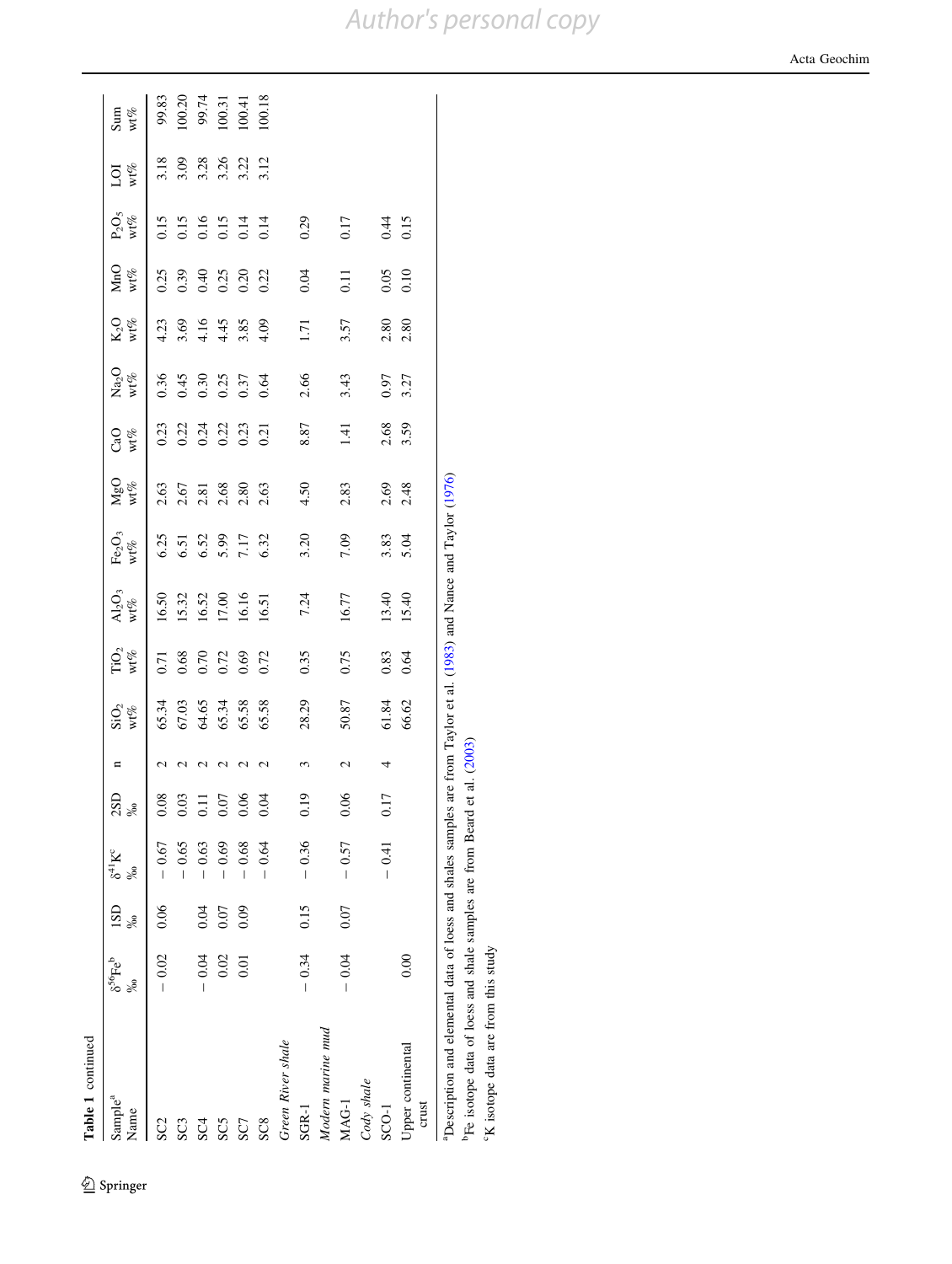*Author's personal copy*

<span id="page-4-0"></span>and high purity  $D_2$  (flow rate: 6 mL/min) as the reaction gas. Argon hydride  $(ArH^+)$ , the most outstanding issue for high precision  ${}^{41}K/{}^{39}K$  ratio measurement using MC-ICP-MS, was near quantitatively suppressed via proton transfer and atom transfer reactions with  $D<sub>2</sub>$  in the collision cell (Li et al. [2016](#page-8-0)). Potassium solutions were introduced into the plasma using a self-aspirating Glass Expansion Micromist nebulizer with an uptake rate of  $\sim 0.1$  mL/min and a Glass Expansion Cyclonic spray chamber cooled to  $5^{\circ}$ C using a water jacket. Typical sensitivity for 1 ppm K solution under standard mass resolution ( $\sim$  400 resolving power) was 7–11 V on  $^{39}$ K and 0.6–1 V on  $^{41}$ K. It should be noted that in the analytical session for most of samples reported in this study, weak interferences on  ${}^{41}$ K and  ${}^{39}$ K were identified during mass scan of blank acid. The mass of these interferences were 0.06–0.08 atomic mass units (AMU) heavier than  ${}^{39}K$  and  ${}^{41}K$ , respectively. These interferences cannot be removed using collision cell, therefore the defining slit for the ion beam was narrowed down to about  $25\%$  transmission ( $> 1000$  resolving power), to fully resolve these interferences from K isotopes in the mass spectrum. Subsequently, instrument sensitivity was reduced to  $1.5-2$  V on  $^{39}$ K.

A standard-sample-standard bracketing routine was applied for K isotope ratio measurement, against a 1 ppm or 5 ppm in-house K stock solution (UW-K), depending on if the defining slit was narrowed to avoid isobars. Sample solutions were diluted to match the concentration of standard solution to better than  $\pm$  10%. A 60 s on-peak acid blank was measured prior to each isotopic analysis of K solution, and was subtracted from the analyte signal. Each K isotopic analysis consisted forty 5 s integrations.

### 2.3 Data reporting, precision, and accuracy

Potassium isotope compositions are reported using the standard per mil (‰) notation of  $\delta^{41}$ K for a  $^{41}$ K/<sup>39</sup>K ratio, where  $\delta^{41}$ K = [(<sup>41</sup>K/<sup>39</sup>K<sub>sample</sub>)/(<sup>41</sup>K/<sup>39</sup>K<sub>standard</sub>) – 1] × 1000. All K isotope data are reported relative to international K standard NIST SRM 3141a. The in-house K stock solution (UW-K) has a  $\delta^{41}$ K value of  $-$  0.12  $\pm$  0.03 % (2 standard error, or 2SE, n = 43) relative to NIST SRM 3141a. Internal precision for  ${}^{41}$ K/ ${}^{39}$ K ratio measurement of the method was better than  $\pm$  0.07 ‰ (2SE), mostly better than  $\pm$  0.04 ‰ (2SE). Accuracy of the method was checked by analyzing pure NIST 3141a K and synthetic samples that were treated as samples using the two-stage ion exchange columns. The synthetic samples were made by mixing UW-K solution with matrix elements separated from different natural samples during ion exchange column chemistry. The measured  $\delta^{41}$ K values for five processed NIST 3141a K cluster around 0 %  $(- 0.03 \pm 0.13 \text{ %}$ , 2SD, n = 5), and the measured  $\delta^{41}$ K values for seven synthetic samples that were doped with UW-

K cluster around  $-0.12 \% (-0.10 \pm 0.08 \% (-0.25D, n = 7))$ (Li et al. [2016\)](#page-8-0). Narrowing of defining slit of MC-ICP-MS did not affect accuracy of K isotope analysis, as the measured seawater  $\delta^{41}$ K value using narrow slit and 5 ppm solution was  $0.04 \pm 0.01 \%$  (2SD, n = 2), which is consistent with  $\delta^{41}$ K value of  $0.06 \pm 0.10$  ‰ (2SD, n = 3) reported in Li et al. [\(2016](#page-8-0)) that used a standard slit and 1 ppm K solution.

## 3 Results

The measured K isotope compositions for the shale and loess samples are plotted in Fig. 1 and tabulated in Table [1.](#page-2-0) Overall there is a 0.6  $\frac{\%}{\%}$  variability in  $\delta^{41}$ K values within sedimentary samples. The  $\delta^{41}$ K values of six loess samples



Fig. 1 Comparison of K isotope compositions for rivers, igneous rocks, shales, mud, and loess samples. K isotope data are reported against NIST SRM 3141a. The two vertical colored lines denote baseline values for BSE and seawater, respectively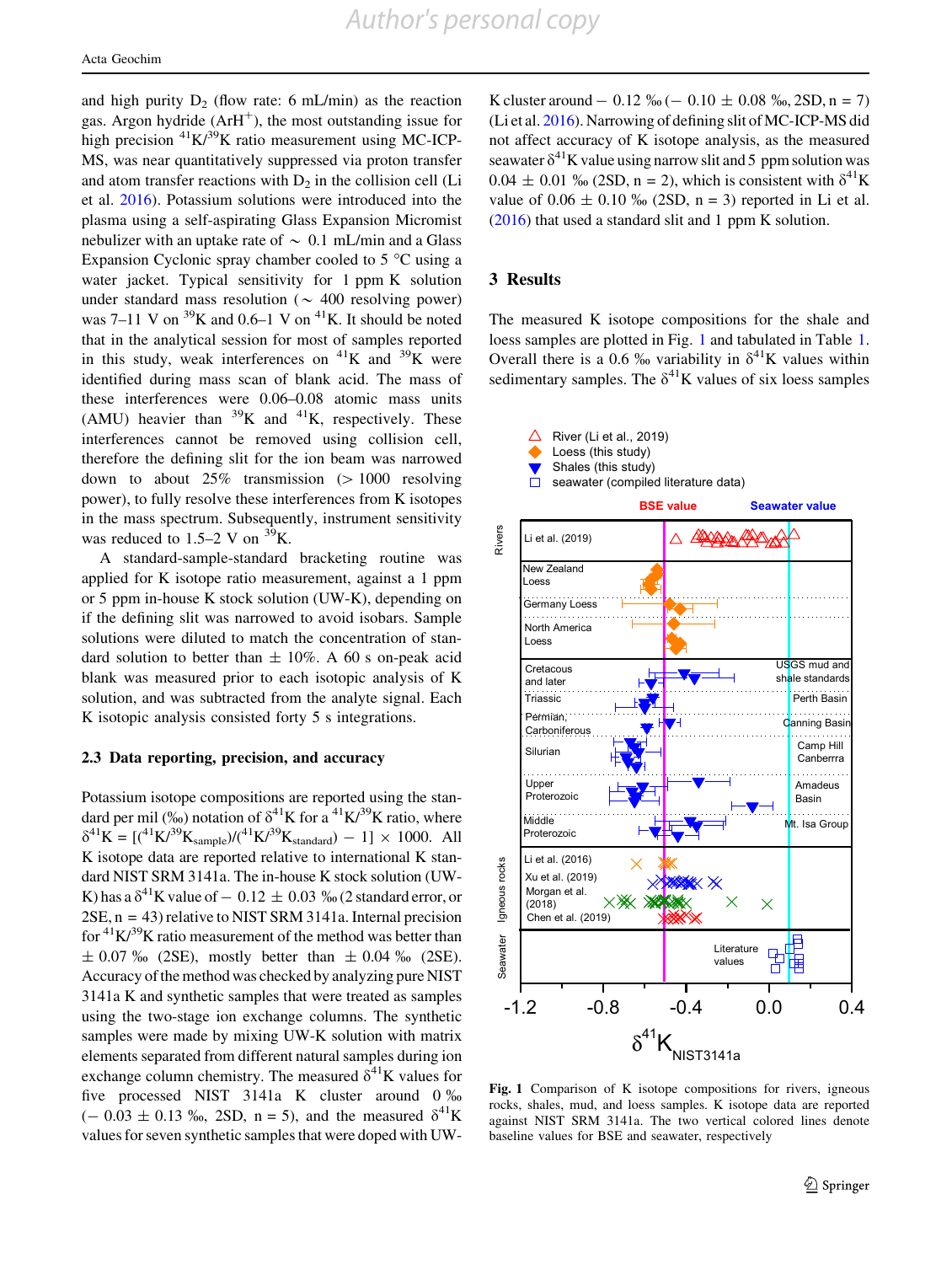from North America and Western Europe vary between  $-$  0.48 and  $-$  0.43 ‰, whereas  $\delta^{41}$ K values of five loess from New Zealand are slightly more negative and vary between  $-0.58$  and  $-0.54$  ‰. Two USGS standards, the Cretaceous Cody Shale (SCo-1) and modern marine mud (MAG-1), have  $\delta^{41}$ K values of  $-$  0.41 ‰ and  $-$  0.57 ‰ respectively (Fig. [1](#page-4-0), Table [1](#page-2-0)). The twenty-three post-Archean Australian shales that have been analyzed have  $\delta^{41}$ K values that vary from  $-0.69$  to  $-0.08$  ‰. The 9 samples from the Mt Isa Group shale and the Canning and Perth basins all have  $\delta^{41}$ K that are within 0.15 % of igneous rocks. In contrast the State Circle Shale and Amadeus Basin shale samples have  $\delta^{41}$ K values that are typically more than 0.15 ‰ different than igneous rocks. The Silurian State Circle shales all have lower  $\delta^{41}K$  values that range from  $-0.69$  to  $-0.63$  ‰. Four shale samples from the Amadeus Basin have that range from  $-0.61$  to  $-$  0.65  $\%$  and two other samples have anomalously high  $\delta^{41}$ K values of  $-$  0.34 and  $-$  0.08 ‰ (Fig. [1,](#page-4-0) Table [1\)](#page-2-0).

### 4 Discussions

#### 4.1 K isotope baseline of the upper continental crust

The K isotope composition for the Bulk Silicate Earth value was first proposed by Wang and Jacobsen [\(2016](#page-8-0)), based on analyses of basalts from different localities and tectonic settings. However, subsequent studies have revealed that considerable K isotope variability exist in upper continental rocks, particularly in the evolved, felsic rocks (Chen et al. [2019;](#page-8-0) Morgan et al. [2018](#page-8-0); Xu et al. [2019\)](#page-8-0). For the purpose of understanding global K cycling, it is necessary to estimate the average K isotope composition of upper continental crust, which is an important source of K in seawater. Loess is derived from physical abrasion in a cold climate of typically upper continental crustal material coupled with Aeolian deposition (Taylor et al. [1983\)](#page-8-0), therefore the amount of chemical weathering these sediments have experienced would be limited. Indeed, cross plots of K content versus contents of immobile elements Al and Ti (Fig. [2a](#page-6-0), b) show that the loess samples did not experience unequivocal K addition or loss, therefore the possible K isotope fractionation associated with loess formation would be insignificant, and it is possible to infer the average K isotope composition of upper continental crust from loess. The loess samples analyzed in this study have relative uniform K isotope compositions that cluster around  $-0.5\%$ , close to the Bulk Silicate Earth value  $(-0.48 \text{ %})$  proposed by Wang and Jacobsen ([2016\)](#page-8-0) (Fig. [1](#page-4-0); Table [1\)](#page-2-0). Such consistency implies that, K was enriched in crust during Earth's differentiation without a distinguishable overall K isotope fractionation between mantle rocks and melts. Further, although seawater is an important geological reservoir and has a K isotope composition distinct from the igneous rocks (Li et al. [2016;](#page-8-0) Wang and Jacobsen [2016\)](#page-8-0), the mass of K in seawater ( $\sim 5.6 \times 10^{20}$  g) is too small compared to that in Earth's continental crust ( $\sim 3.5 \times 10^{23}$  g) to shift the isotopic mass balance to a significant degree. Based on the measured K isotope compositions of loess, a  $\delta^{41}$ K value of  $-0.5 \pm 0.1$  % is proposed as the  $\delta^{41}$ K baseline for average continental crust, the source material of shales that are discussed below.

#### 4.2 K isotope fractionation recorded in shales

In contrast to the limited K isotope variability in loess, the K isotope composition of shales varies over a  $0.6\%$  range in  $\delta^{41}$ K values (Fig. [1;](#page-4-0) Table [1\)](#page-2-0). This range in K isotope compositions is correlated to K addition for many samples. For example, cross plots of K content versus immobile element concentration of Al and Ti show that the majority of shale samples have experienced K addition by over 50% of the original contents (Fig. [2a](#page-6-0), b). Because the particulate precursor of shales is depleted in K (Amundson [2004](#page-8-0); Viers et al. [2009\)](#page-8-0), a K enrichment process must have occurred in sedimentary basins during and after deposition, through interaction between the shale precursor with seawater and pore fluids in the sediment. A large proportion of the shales display a negative correlation between  $\delta^{41}$ K values and  $K<sub>2</sub>O$  concentration (Fig. [2d](#page-6-0)), that is interpreted to reflect addition or incorporation of K with a low  ${}^{41}K/{}^{39}K$ ratio during deposition and post-depositional processes. Enrichment of K is mirrored by Na depletion in shales (Fig. [2c](#page-6-0)), and the  $\delta^{41}$ K values of a large proportion of the shales decrease with increasing K/Na ratios (Fig. [2e](#page-6-0)). These facts suggest that the K isotope fractionation process may be accompanied by either K–Na exchange in existing clay minerals, or neoformation of K-rich minerals (e.g., illite) at the expense of dissolution of Na-silicates (e.g., albite).

In the cross plots of  $\delta^{41}$ K versus K, K/Na and K/Al (Fig. [2d](#page-6-0), e), a few samples do not follow the negativelycorrelated trend defined by the majority of the shales. Iron isotopes provide hints about the origin of shale with elevated  $\delta^{41}$ K values. The shale sample (A012 of Amadeous Basin Shale, Table [1\)](#page-2-0) with the highest  $\delta^{41}$ K value has the highest  $\delta^{56}$ Fe value among the shales (Fig. [2f](#page-6-0)), and another the Amadeous Basin Shale sample with a more typical shale K isotope compositions has one of the lowest  $\delta^{56}$ Fe value  $(-0.28\%$ , sample AO07, Table [1](#page-2-0)) of the shales analyzed by Beard et al. [\(2003](#page-8-0)). Thus, the Amadeous Basin shales define a  $0.6\%$  range in Fe isotope compositions which stands in marked contrast to the Fe isotope variation  $(0 \pm 0.1 \text{ %} \cdot \text{in} \cdot \delta^{56}\text{Fe})$  found in modern marine sediments,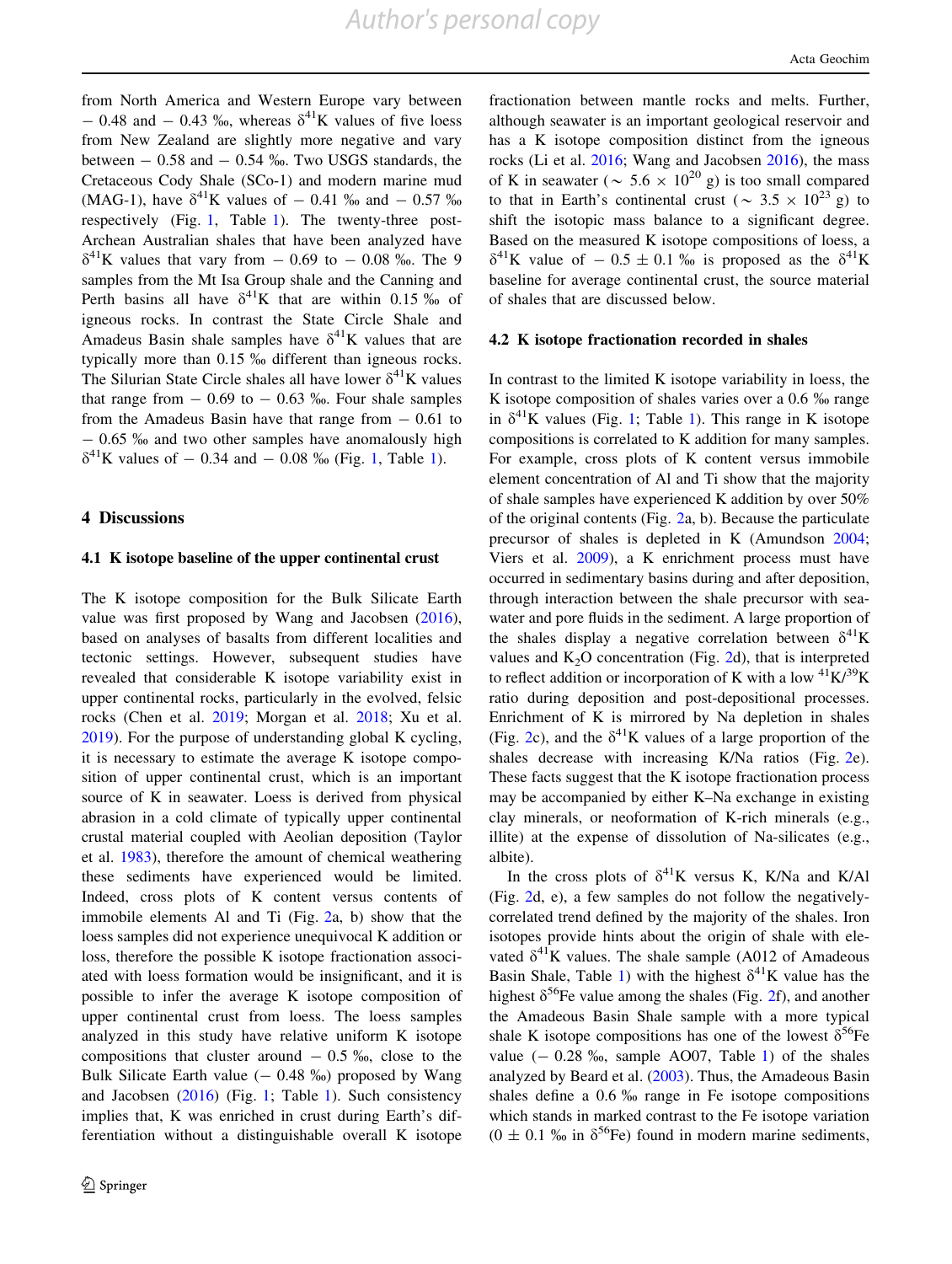<span id="page-6-0"></span>

Fig. 2 Cross plots of a Al<sub>2</sub>O<sub>3</sub> vs K<sub>2</sub>O, b TiO<sub>2</sub> vs K<sub>2</sub>O, c Al<sub>2</sub>O<sub>3</sub> vs Na<sub>2</sub>O, d  $\delta^{41}$ K vs K<sub>2</sub>O, e  $\delta^{41}$ K vs K/Na and f  $\delta^{41}$ K vs  $\delta^{56}$ Fe for the loess and shale samples. A sample with very high K<sub>2</sub>O (8.41 wt%) content was not plotted in plots A and B for clarity. The elemental concentrations for average upper continental crust are from Rudnick and Gao ([2003\)](#page-8-0) and marked with filled star and horizontal and vertical lines. The pink dashed line that goes through the point of origin and the point of continental crust delineates the fields of elemental gain or loss for loess and shales. The  $\delta^{41}$ K of average upper continental crust is set at 0.5  $\pm$  0.1 ‰. The analytical errors for the samples scatter about  $\pm$  0.1 ‰. The arrows in the plots are discussed in the text

river suspended materials, loess and aerosols (Beard et al. [2003\)](#page-8-0). Because solubility of Fe(III) phases in oxidized aqueous conditions is extremely low (Kuma et al. [1996\)](#page-8-0) and large Fe isotope fractionation is ubiquitously associated with redox processes of Fe (Johnson et al. [2008\)](#page-8-0), the Fe isotope variation in Amadeous Basin Shales was likely produced via post-depositional processes in the sediments, where redox-driven Fe cycling and Fe isotope fractionation was feasible. The elevated  $\delta^{41}$ K signatures in shales may have been produced via post-depositional processes such as glauconite production. Glauconite is a K rich mica with some reduced Fe (Meunier and El Albani [2007](#page-8-0)) and production of this mineral may have changed both the Fe and K isotope composition or the sample.

## 4.3 K isotope response to global K cycling

Because significant K isotope fractionation occurs during silicate weathering and clay formation (Li et al. [2019](#page-8-0)), stable K isotopes offer a novel approach to quantify the relative contributions of continental weathering and midocean ridge activities for the K global cycle, based on a few assumptions of chemical and isotopic steady state of seawater. As suggested in Li et al. [\(2019](#page-8-0)), elemental and isotopic mass balance for K in oceans can be formularized as:

$$
J_{\text{riv}} + J_{\text{MOR}} = J_{\text{clay}} + J_{\text{alt}} \tag{1}
$$

$$
\delta_{\rm riv} J_{\rm riv} + \delta_{\rm MOR} J_{\rm MOR} = \delta_{\rm clay} J_{\rm clay} + \delta_{\rm alt} J_{\rm alt} \tag{2}
$$

where J and  $\delta$  represent the K flux and K isotope compositions for riverine inputs  $(r_{\text{iv}})$ , K released from high temperature mid-ocean hydrothermal fluids  $(MOR)$ , as well as K incorporated into clay minerals in sediments  $(c<sub>law</sub>)$ , and K removed through low temperature alteration of basalts (alt), respectively. Combining Eqs. (1) and (2), we can derive:

$$
\delta_{clay} = \left[ \frac{J_{riv}}{J_{MOR}} \cdot \delta_{riv} + \delta_{MOR} + \frac{J_{alt}}{J_{MOR}} \cdot (\delta_{clay} - \delta_{alt}) \right]
$$
\n
$$
\left/ \left[ \frac{J_{riv}}{J_{MOR}} + 1 \right] \right]
$$
\n(3)

Equation  $(3)$  shows that K isotope composition of clay is essentially a function of  $J_{\text{riv}}/J_{\text{MOR}}$ . The other parameters in the equation can be obtained from Eqs.  $(1)$  and  $(2)$  based on modern K cycling. There have been significant uncertainties in the literature data for estimated  $J_{\text{riv}}$  (Berner and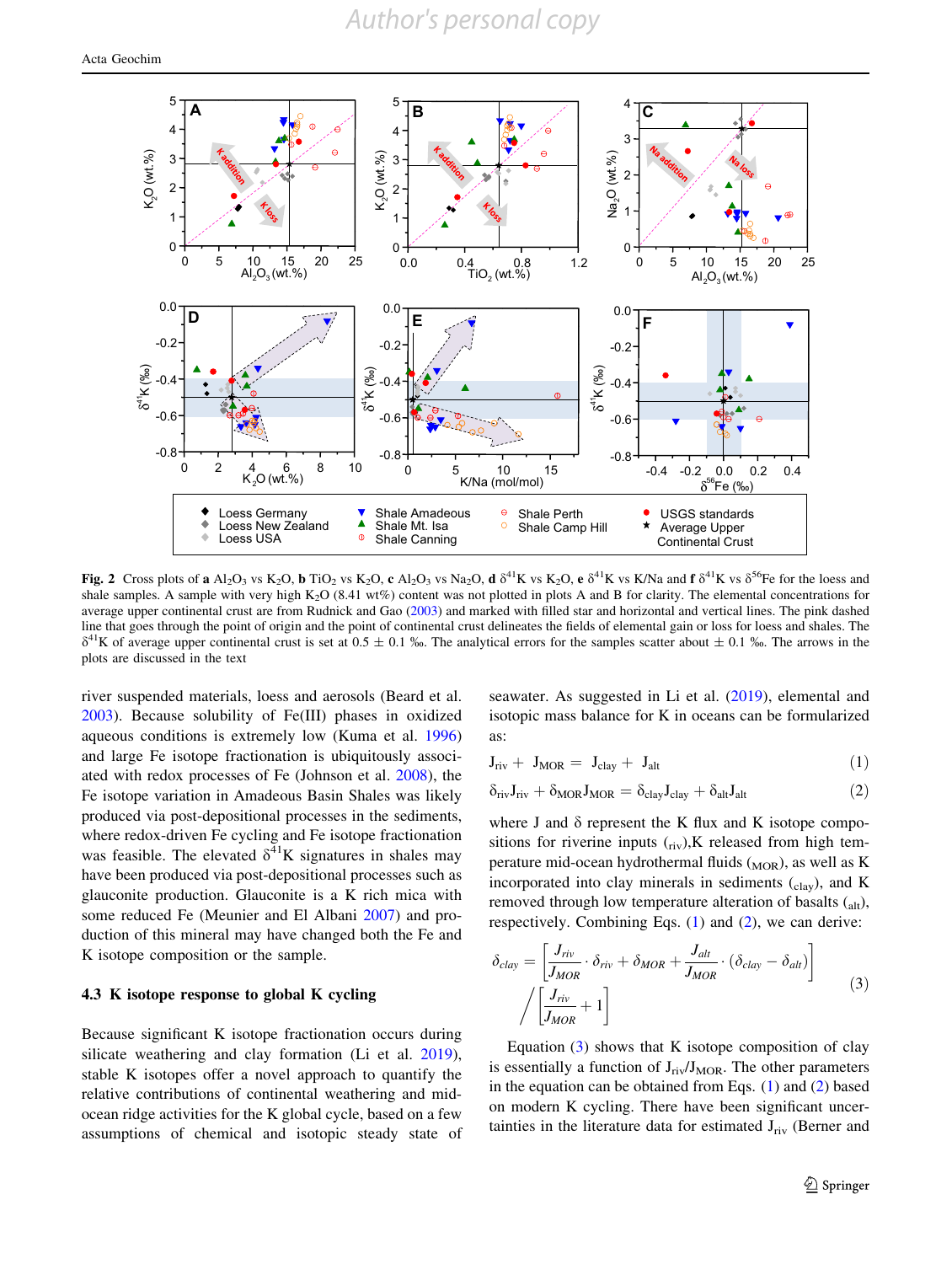Berner [2012;](#page-8-0) Holland [2005](#page-8-0); Jarrard [2003](#page-8-0)),  $J_{MOR}$  (Holland [2005;](#page-8-0) Jarrard [2003\)](#page-8-0), J<sub>clay</sub> (Bloch and Bischoff [1979](#page-8-0); Holland  $2005$ ; Jarrard  $2003$ ), and J<sub>alt</sub> (Bloch and Bischoff [1979;](#page-8-0) Elderfield and Schultz [1996b;](#page-8-0) Holland [2005;](#page-8-0) Jarrard [2003;](#page-8-0) Staudigel [2014\)](#page-8-0), more recently the large uncertainties in  $J_{MOR}$  and  $J_{clav}$  have been remarkably reduced by Monte Carlo simulations (Li et al. [2019](#page-8-0)), and based on the average values of the Monte Carlo simulation results in Li et al. [\(2019](#page-8-0)), we set  $J_{\text{riv}} = 5.5 \times 10^{13} \text{ g y}^{-1}$ ,  $J_{\text{MOR}}$ .  $= 0.8 \times 10^{13}$  g y<sup>-1</sup>  $J_{\text{clay}} = 4.9 \times 10^{13}$  g y<sup>-1</sup>, and J<sub>alt-</sub>  $= 1.4 \times 10^{13}$  g y<sup>-1</sup>. The study of Li et al. [\(2019](#page-8-0)) also gave new estimates of  $\delta_{\rm{riv}} = -0.22$  ‰. Based on the study of Parendo et al. ([2017\)](#page-8-0),  $\delta_{\text{alt}}$  is set as the modern seawater value (+ 0.1 %).  $\delta_{MOR}$  is set as - 0.6 % based on the assumption that little K isotope fractionation occurred at high temperature when hydrothermal fluid leaches K from basalts in MOR center. Using the above parameters and solving Eq. [\(2](#page-6-0)),  $\delta_{\text{clay}}$  is calculated to be  $-0.4$  ‰.

Analyzing Eq. ([3\)](#page-6-0), we note that the term  $\delta_{\text{clay}} - \delta_{\text{alt}}$  is a constant  $(- 0.5 \%)$  that reflects the difference in K isotope fractionation factor between the seawater-clay and seawater-altered basalt pairs. On the other hand, high continental weathering intensity would bring more detrital materials and Al into oceans to boost clay formation, whereas higher MOR activity would enlarge the zone of low temperature seawater-basalt interaction. Therefore, we assume that  $J_{MOR}/J_{Riv}$  is positively correlated with  $J_{Alt}/J_{clav}$  at variable conditions:

$$
J_{MOR}/J_{Riv} = q \times J_{alt}/J_{clay}
$$
 (4)

q is set as a constant, and using the modern flux data, q is calculated to be 0.5, subsequently,  $J_{\text{alt}}/J_{\text{MOR}}$  in Eq. ([3\)](#page-6-0) can be calculated based on this function and Eq.  $(1)$  $(1)$  in the discussion. Using Eqs.  $(3)$  $(3)$  and  $(4)$ , and the parameters defined above, we can model the relation between K isotope composition of clays and the relative contribution of MOR fluids for the K influx to ocean (Fig. 3). Assuming a  $\Delta^{41}$ K<sub>sw-clay</sub> fractionation of 0.5 ‰ between seawater and clays, the curve for seawater is also derived. We note that there are uncertainties in the parameters in Eqs.  $(3)$  $(3)$  and  $(4)$ that may lead to inaccuracy in modeling results. However, changes in these parameters shift the curves up and down and along the y axis but they do not change the trend and pattern of the curves. Figure 3 shows that in a scenario of little continental weathering, but dominant MOR activity, which likely occurred in early Earth and the Snowball Earth period,  $\delta^{41}$ K of seawater is essentially buffered by igneous rocks at high temperature and should be down to - 0.6 %. In contrast, in a scenario of dominant continental weathering but very weak MOR activity,  $\delta^{41}$ K of clays should be close to  $\delta^{41}$ K of riverine input and the  $\delta^{41}$ K of seawater should be 0.5 % higher. Phanerozoic shales analyzed in this study cover a range of  $-0.7$  to  $-0.4$  %



Fig. 3 Modeled K isotope composition of clays and seawater as a function of the ratio of MOR-sourced K flux to total K influx into oceans, based on a K isotope mass balance model. Filled squares represent the measured data from Australian shales

in  $\delta^{41}$ K, and the increase in  $\delta^{41}$ K from  $-$  0.7 ‰ for Silurian shales to  $-0.6\%$  for Triassic shales corresponds to a ca. 10% decrease of MOR fluids contribution to the total K influx (Fig. 3). This is consistent with the study of Hardie [\(1996](#page-8-0)), who calculated that the ratio between riverine input and MOR input increased by a factor of 20% from Silurian to Triassic.

## 5 Conclusions and implications

Significant K isotope variability has been observed in shales, and the majority of the shales follow a trend of decreasing  $\delta^{41}$ K with increasing K content, implying preferential uptake of light K isotopes into clay minerals in oceanic sediments. Global cycling of K involves continental weathering, clay formation in oceanic sediments, and hydrothermal alteration of seafloor basalts. These processes are associated with K isotope fractionation, thus K isotopes could be used to understand global K cycling. Fluxes of K in oceans involving continental weathering and mid-ocean ridge hydrothermal activities may have changed in geological histories in response to secular climate change or plate tectonics, and these may result in change in  $\delta^{41}$ K of seawater. It is possible that the changes in  $\delta^{41}$ K of seawater may be recorded in shales, and K isotope compositions of shales may hold clues for understanding the major events (e.g., melting of Snowball Earth) of global K cycling in geological history.

Acknowledgements This study was supported by the National Key R&D Program of China (Project No. 2017YFC0602801) and National Science Foundation of China (Grant Nos. 41622301, 41873004) to WL. The work done at the University of Wisconsin was in part